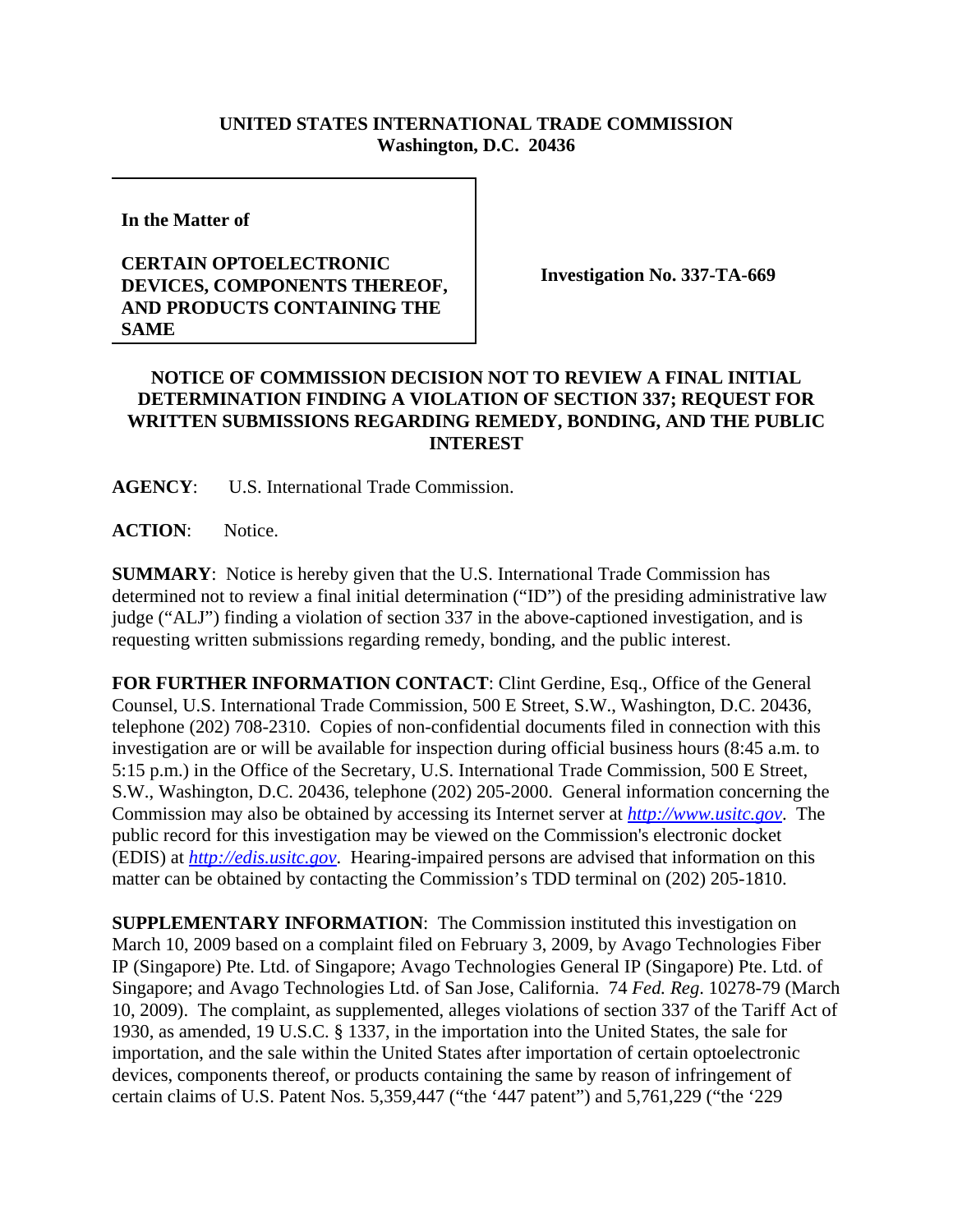patent"). The complaint further alleges that an industry in the United States exists as required by subsection (a)(2) of section 337. The complaint names a single respondent, Emcore Corporation ("Emcore") of Albuquerque, New Mexico.

 On December 7, 2009, the Commission issued notice of its determination not to review the ALJ's ID granting complainants' motion for summary determination on ownership of the asserted patents.

On March 12, 2010, the ALJ issued his final ID finding a violation of section 337 by Emcore by reason of infringement of one or more of claims 1, 2, 3, and 5 of the '447 patent. The ALJ found no violation of section 337 with respect to the '229 patent. He also issued his recommendation on remedy and bonding during the period of Presidential review. On March 29, 2010, Emcore and the Commission investigative attorney ("IA") filed petitions for review of the final ID. The IA and complainants filed responses to the petitions on April 6, 2010. The Commission has determined not to review the subject ID.

In connection with the final disposition of this investigation, the Commission may issue an order that results in the exclusion of the subject articles from entry into the United States. Accordingly, the Commission is interested in receiving written submissions that address the form of remedy, if any, that should be ordered. If a party seeks exclusion of an article from entry into the United States for purposes other than entry for consumption, the party should so indicate and provide information establishing that activities involving other types of entry either are adversely affecting it or likely to do so. For background, *see In the Matter of Certain Devices for Connecting Computers via Telephone Lines*, Inv. No. 337-TA-360, USITC Pub. No. 2843 (December 1994) (Commission Opinion).

When the Commission contemplates some form of remedy, it must consider the effects of that remedy upon the public interest. The factors the Commission will consider include the effect that an exclusion order and/or cease and desist orders would have on (1) the public health and welfare, (2) competitive conditions in the U.S. economy, (3) U.S. production of articles that are like or directly competitive with those that are subject to investigation, and (4) U.S. consumers. The Commission is therefore interested in receiving written submissions that address the aforementioned public interest factors in the context of this investigation.

When the Commission orders some form of remedy, the U.S. Trade Representative, as delegated by the President, has 60 days to approve or disapprove the Commission's action. *See* section 337(j), 19 U.S.C. § 1337(j) and the Presidential Memorandum of July 21, 2005. 70 *Fed. Reg.* 43251 (July 26, 2005). During this period, the subject articles would be entitled to enter the United States under bond, in an amount determined by the Commission. The Commission is therefore interested in receiving submissions concerning the amount of the bond that should be imposed if a remedy is ordered.